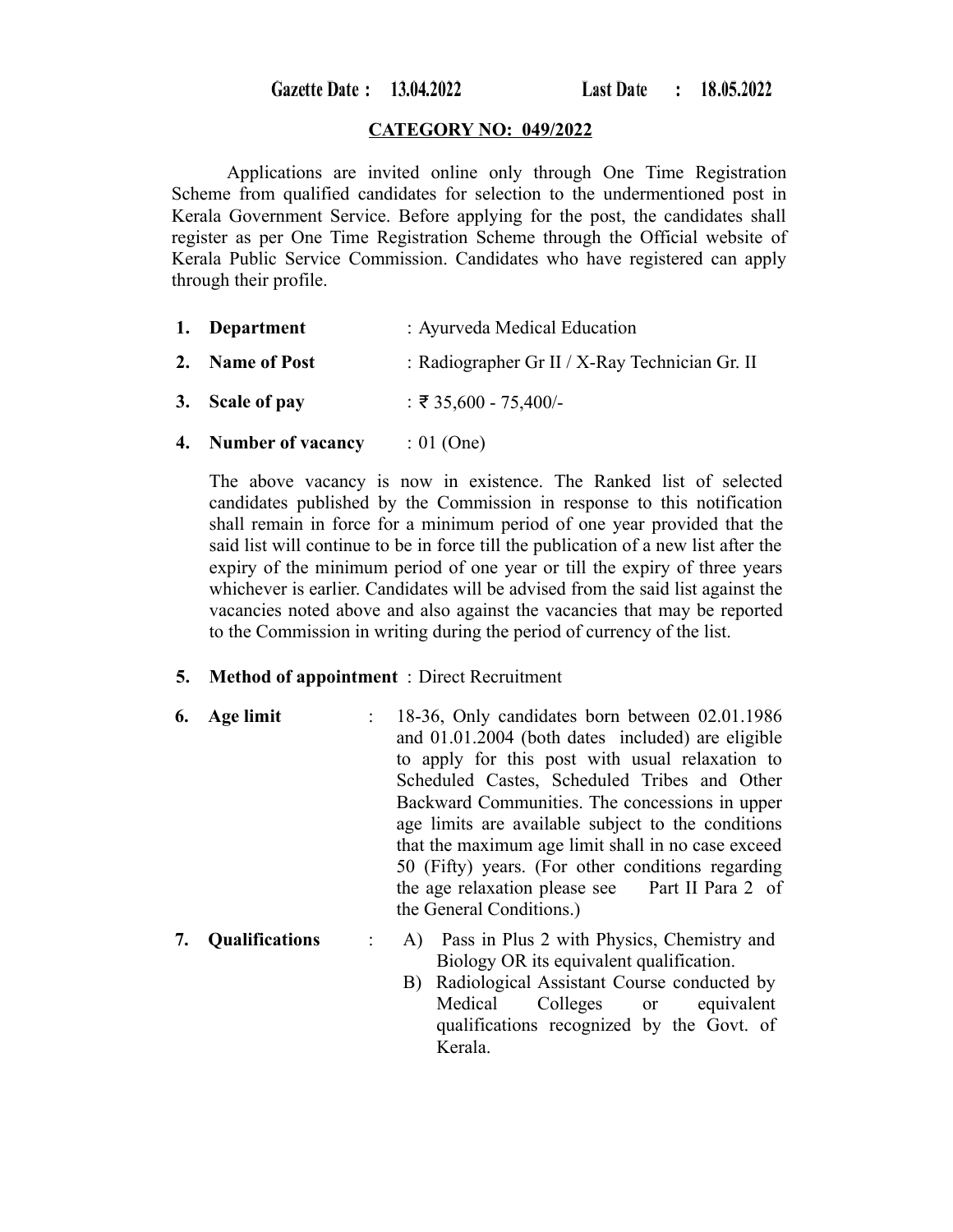- Note: 1. Rule 10 a (ii) of part II of KS&SSR is applicable.
	- 2. Candidates who claim equivalent qualifications instead of qualification mentioned in the Notification shall produce the relevant Government Order/Equivalency certificate from the concerned institutions to prove the equivalency at the time of certificate verification, then only such qualification shall be treated as equivalent to the prescribed qualification concerned.
	- 3. In the case of difference in original Caste/Community claimed in the application and that entered in SSLC book, the candidate shall produce a Gazette notification in this regard, along with Non creamy layer certificate / Community certificate at the time of certificate verification.

**Probation:** Every person appointed to this post shall, from the date on which he/she joins duty, be on probation for a total period of two years of duty within a continuous period of three years.

## **8. Method of submitting applications :-**

(a) Candidates must register as per 'ONE TIME REGISTRATION' with the Official Website of Kerala Public Service Commission [www.keralapsc.gov.in](http://www.kerealapsc.gov.in/) before applying for the post. Candidates who have registered can apply by logging in to their profile using their User-ID and password. Candidates must click on the **'Apply Now'** button of the respective posts in the Notification Link to apply for the post. The photograph uploaded should be one taken after **31.12.2012. Candidates who are creating New Profile from 1.1.2022 should upload their photograph taken within a period of 6 months.** Name of the candidate and the date of photograph taken should be printed legibly at the bottom portion. The photograph once uploaded meeting all requirements shall be valid for 10 years from the date of uploading. There is no change in other instructions regarding the uploading of photographs. No application fee is required. Candidates are responsible for the correctness of the personal information and secrecy of password. Before the final submission of the application on the profile candidates must ensure correctness of the information in their profile. They must quote the User-ID for further communication with the Commission. Application submitted is provisional and cannot be deleted or altered after submission. **Candidates are advised to keep a printout or soft copy of the online application for future reference. Candidates can take the print out of the application by clicking on the link `My applications' in their profile. All correspondence with the Commission, regarding the application should be accompanied with the print out of the application.** The application will be summarily rejected if non-compliance with the notification is found in due course of processing. Original Documents to prove qualification, experience, age, Community etc. have to be produced as